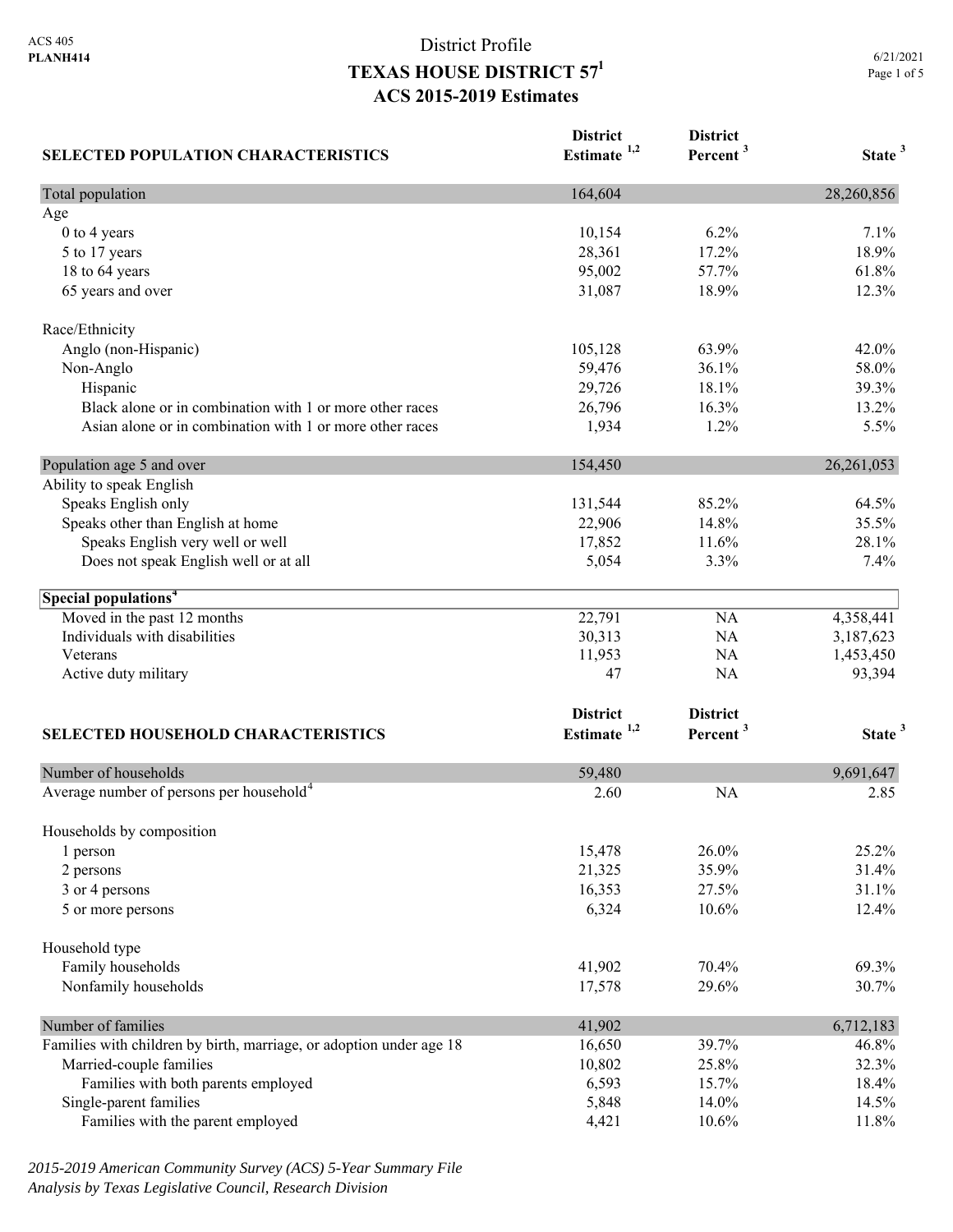| <b>SELECTED EDUCATION CHARACTERISTICS</b>                                | <b>District</b><br>Estimate <sup>1,2</sup> | <b>District</b><br>Percent <sup>3</sup> | State <sup>3</sup> |
|--------------------------------------------------------------------------|--------------------------------------------|-----------------------------------------|--------------------|
| Population age 3 and over enrolled in school                             | 36,736                                     |                                         | 7,681,758          |
| School status                                                            |                                            |                                         |                    |
| In preschool (public and private)                                        | 2,116                                      | 5.8%                                    | 6.0%               |
| In kindergarten, elementary, middle, or high school (public and private) | 28,480                                     | 77.5%                                   | 69.8%              |
| In preschool through 12th grade (public only)                            | 28,789                                     | 78.4%                                   | 68.8%              |
| In college, graduate, or professional school                             | 6,140                                      | 16.7%                                   | 24.3%              |
| Population age 25 and over                                               | 112,322                                    |                                         | 18, 131, 554       |
| <b>Educational</b> attainment                                            |                                            |                                         |                    |
| Bachelor's degree or higher                                              | 17,562                                     | 15.6%                                   | 29.9%              |
| Less than high school graduate                                           | 20,398                                     | 18.2%                                   | 16.3%              |
|                                                                          | <b>District</b>                            | <b>District</b>                         |                    |
| <b>SELECTED LABOR CHARACTERISTICS</b>                                    | Estimate $1,2$                             | Percent <sup>3</sup>                    | State <sup>3</sup> |
| Civilian employed population age 16 and over                             | 63,812                                     |                                         | 13,253,631         |
| Civilian employment sector                                               |                                            |                                         |                    |
| Private sector                                                           | 47,553                                     | 74.5%                                   | 80.1%              |
| Government sector                                                        | 10,947                                     | 17.2%                                   | 13.0%              |
| Self-employed                                                            | 5,113                                      | 8.0%                                    | 6.7%               |
| Industry for civilian employed population                                |                                            |                                         |                    |
| Agriculture, forestry, fishing, hunting, and mining                      | 3,997                                      | 6.3%                                    | 3.0%               |
| Construction                                                             | 5,270                                      | 8.3%                                    | 8.6%               |
| Manufacturing                                                            | 6,281                                      | 9.8%                                    | 8.5%               |
| Wholesale trade                                                          | 1,216                                      | 1.9%                                    | 2.9%               |
| Retail trade                                                             | 7,929                                      | 12.4%                                   | 11.4%              |
| Transportation and warehousing and utilities                             | 3,757                                      | 5.9%                                    | 5.9%               |
| Information                                                              | 605                                        | 0.9%                                    | 1.7%               |
| Finance and insurance, and real estate and rental and leasing            | 2,899                                      | 4.5%                                    | 6.7%               |
| Professional, scientific, management, administrative, and waste mgmt.    | 4,186                                      | 6.6%                                    | 11.5%              |
| Educational services and health care and social assistance               | 15,812                                     | 24.8%                                   | 21.6%              |
| Arts, entertainment, recreation, accommodation, and food services        | 4,696                                      | 7.4%                                    | 9.2%               |
| Other services, except public administration                             | 3,386                                      | 5.3%                                    | 5.2%               |
| Public administration                                                    | 3,778                                      | 5.9%                                    | 4.0%               |
| Population age 16 to 64                                                  | 99,457                                     |                                         | 18,273,711         |
| Worked at all in the past 12 months                                      | 66,364                                     | 66.7%                                   | 75.4%              |
| Worked 50-52 weeks                                                       | 51,330                                     | 51.6%                                   | 59.0%              |
| Usually worked 35 or more hours per week                                 | 45,224                                     | 45.5%                                   | 52.2%              |
| Usually worked less than 35 hours per week                               | 6,106                                      | 6.1%                                    | 6.8%               |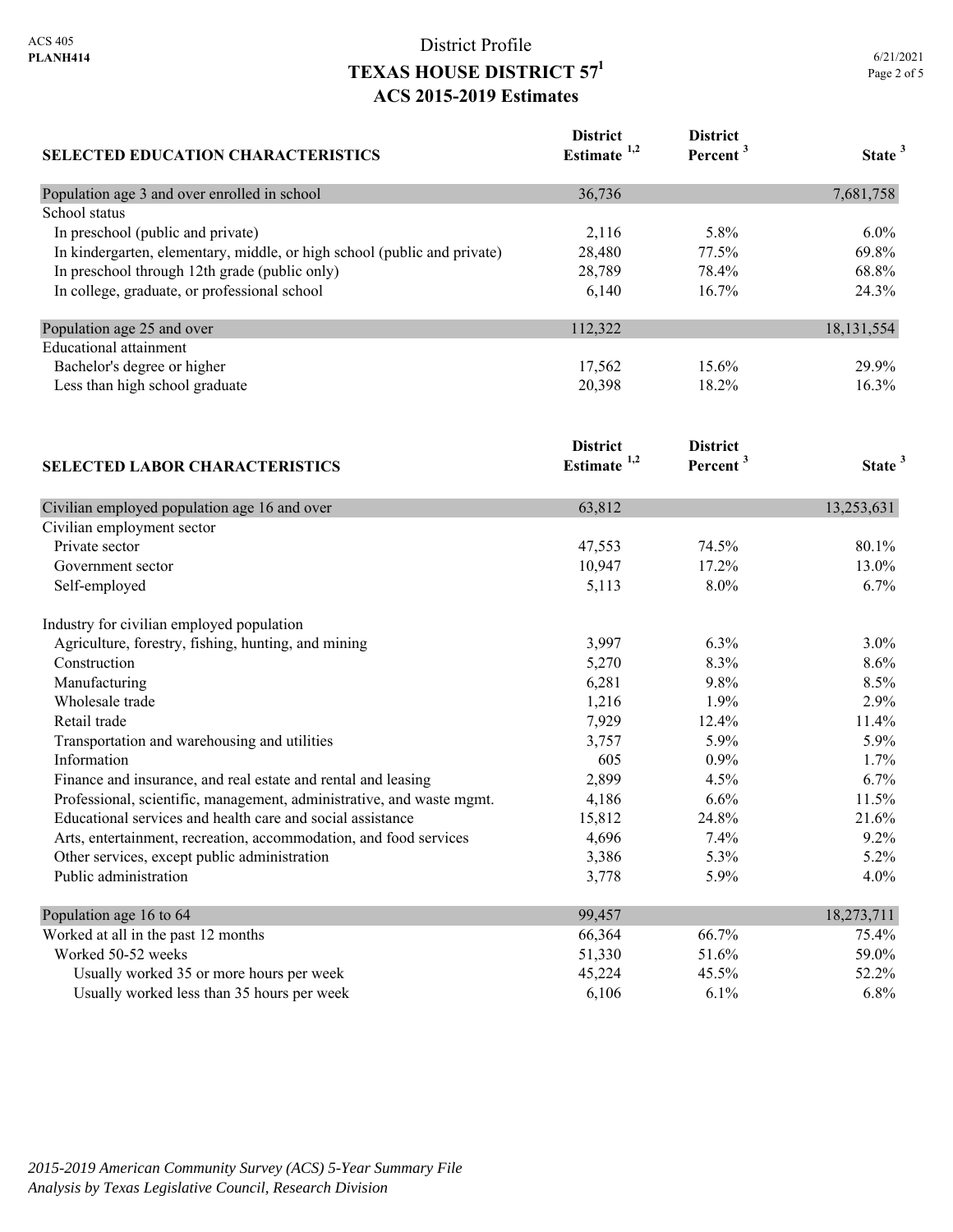| <b>SELECTED LABOR CHARACTERISTICS (continued)</b>               | <b>District</b><br>Estimate <sup>1,2</sup> | <b>District</b><br>Percent <sup>3</sup> | State <sup>3</sup> |
|-----------------------------------------------------------------|--------------------------------------------|-----------------------------------------|--------------------|
| Workers age 16 and over                                         | 62,831                                     |                                         | 13,115,511         |
| Means of transportation to work                                 |                                            |                                         |                    |
| Public transportation                                           | 140                                        | 0.2%                                    | 1.4%               |
| Private vehicle                                                 | 58,474                                     | 93.1%                                   | 90.5%              |
| Walk / bicycle / motorcycle                                     | 1,173                                      | 1.9%                                    | 1.9%               |
| Taxi / other means                                              | 663                                        | 1.1%                                    | 1.2%               |
| Worked at home                                                  | 2,381                                      | 3.8%                                    | 5.0%               |
| Travel time to work <sup>5</sup>                                |                                            |                                         |                    |
| Less than 15 minutes                                            | 25,000                                     | 39.8%                                   | 23.6%              |
| 15 minutes to 29 minutes                                        | 18,221                                     | 29.0%                                   | 34.2%              |
| 30 minutes to 44 minutes                                        | 8,268                                      | 13.2%                                   | 20.8%              |
| 45 minutes to 59 minutes                                        | 3,962                                      | 6.3%                                    | 8.3%               |
| 60 minutes or more                                              | 4,999                                      | 8.0%                                    | 8.1%               |
| <b>SELECTED INCOME CHARACTERISTICS</b>                          | <b>District</b><br>Estimate <sup>1,2</sup> | <b>District</b><br>Percent <sup>3</sup> | State <sup>3</sup> |
| Persons in poverty <sup>6</sup>                                 | 27,915                                     | 18.0%                                   | 14.7%              |
| Per capita income <sup>4</sup>                                  | \$23,304                                   | NA                                      | \$31,277           |
| Number of households                                            | 59,480                                     |                                         | 9,691,647          |
| Annual household income                                         |                                            |                                         |                    |
| Less than \$10,000                                              | 4,514                                      | 7.6%                                    | 6.1%               |
| \$10,000 to \$24,999                                            | 11,209                                     | 18.8%                                   | 12.9%              |
| \$25,000 to \$49,999                                            | 15,981                                     | 26.9%                                   | 21.8%              |
| \$50,000 to \$99,999                                            | 18,123                                     | 30.5%                                   | 30.1%              |
| \$100,000 to \$199,999                                          | 8,124                                      | 13.7%                                   | 21.7%              |
| \$200,000 and over                                              | 1,529                                      | 2.6%                                    | 7.4%               |
| Households with social security income                          | 23,293                                     | 39.2%                                   | 25.6%              |
| Households with supplemental security income (SSI)              | 4,406                                      | 7.4%                                    | 4.7%               |
| Households with public assistance income <sup>7</sup>           | 932                                        | 1.6%                                    | 1.4%               |
| Households that received food stamps/SNAP in the past 12 months | 9,756                                      | 16.4%                                   | 11.8%              |
| Number of families living in poverty                            | 5,853                                      |                                         | 759,269            |
| With related children under age 18                              | 4,404                                      | 75.2%                                   | 77.1%              |
| Married couple families                                         | 1,315                                      | 22.5%                                   | 26.2%              |
| Single-parent families                                          | 3,089                                      | 52.8%                                   | 50.9%              |
| Female head of household                                        | 2,594                                      | 44.3%                                   | 44.4%              |
| Male head of household                                          | 495                                        | 8.5%                                    | 6.4%               |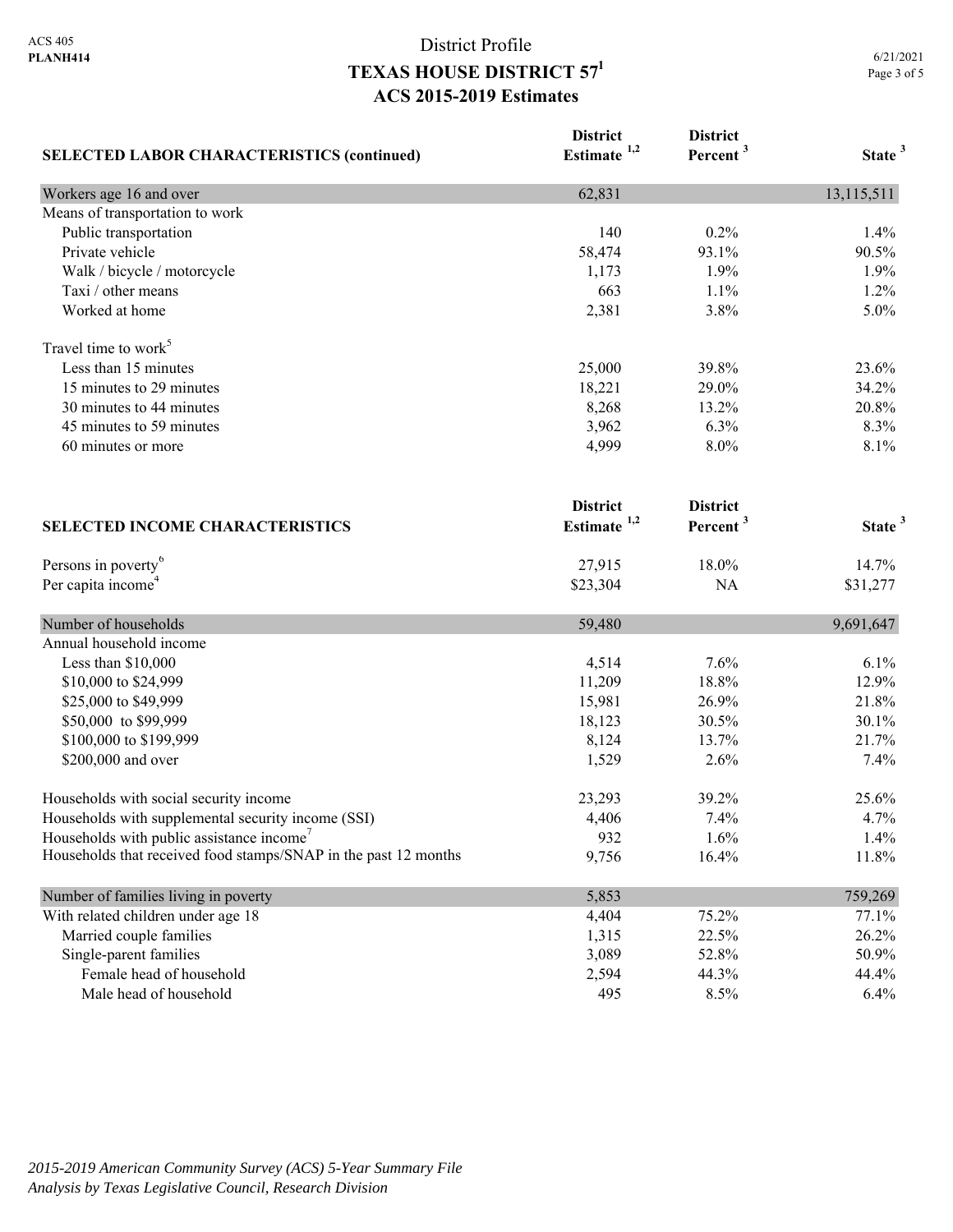| <b>SELECTED HOUSING CHARACTERISTICS</b>                                             | <b>District</b><br>Estimate $1,2$ | <b>District</b><br>Percent <sup>3</sup> | State <sup>3</sup> |
|-------------------------------------------------------------------------------------|-----------------------------------|-----------------------------------------|--------------------|
| Number of housing units                                                             | 78,233                            |                                         | 10,937,026         |
| Age of housing                                                                      |                                   |                                         |                    |
| Built in 2010 or later                                                              | 4,764                             | 6.1%                                    | 10.4%              |
| Built between 2000 and 2009                                                         | 11,094                            | 14.2%                                   | 19.3%              |
| Built between 1990 and 1999                                                         | 13,840                            | 17.7%                                   | 15.2%              |
| Built between 1970 and 1989                                                         | 28,120                            | 35.9%                                   | 31.4%              |
| Built before 1970                                                                   | 20,415                            | 26.1%                                   | 23.7%              |
| Occupancy status                                                                    |                                   |                                         |                    |
| Owner-occupied                                                                      | 41,796                            | 53.4%                                   | 54.9%              |
| Renter-occupied                                                                     | 17,684                            | 22.6%                                   | 33.7%              |
| Vacant                                                                              | 18,753                            | 24.0%                                   | 11.4%              |
| Median gross rent (contract rent plus estimated utility and fuel cost) <sup>4</sup> | \$786                             | <b>NA</b>                               | \$1,045            |
| Median value of owner-occupied housing units <sup>4</sup>                           | \$103,500                         | <b>NA</b>                               | \$172,500          |
| Number of owner-occupied housing units                                              | 41,796                            |                                         | 6,004,802          |
| Value of owner-occupied housing                                                     |                                   |                                         |                    |
| Less than \$50,000                                                                  | 8,781                             | 21.0%                                   | 8.9%               |
| \$50,000 to \$99,999                                                                | 11,498                            | 27.5%                                   | 16.5%              |
| \$100,000 to \$199,999                                                              | 13,043                            | 31.2%                                   | 32.2%              |
| \$200,000 to \$499,999                                                              | 7,311                             | 17.5%                                   | 34.8%              |
| \$500,000 and above                                                                 | 1,163                             | 2.8%                                    | 7.6%               |
| Selected monthly owner costs as a percentage of household income <sup>8</sup>       |                                   |                                         |                    |
| 35 percent or more                                                                  | 5,265                             | 12.6%                                   | 15.3%              |
| 20 to 34.9 percent                                                                  | 9,021                             | 21.6%                                   | 24.9%              |
| Less than 20 percent                                                                | 26,888                            | 64.3%                                   | 59.0%              |
| Vehicles available in owner-occupied housing units                                  |                                   |                                         |                    |
| No vehicle                                                                          | 1,143                             | 2.7%                                    | 2.1%               |
| One or more vehicles                                                                | 40,653                            | 97.3%                                   | 97.9%              |
| Number of renter-occupied housing units                                             | 17,684                            |                                         | 3,686,845          |
| Gross rent <sup>9</sup>                                                             |                                   |                                         |                    |
| Less than \$500                                                                     | 2,468                             | 14.0%                                   | 6.2%               |
| \$500 to \$749                                                                      | 4,304                             | 24.3%                                   | 13.4%              |
| \$750 to \$999                                                                      | 5,042                             | 28.5%                                   | 24.2%              |
| \$1,000 to \$1,249                                                                  | 2,152                             | 12.2%                                   | 20.7%              |
| \$1,250 and above                                                                   | 1,258                             | 7.1%                                    | 30.5%              |
| Gross rent as a percentage of household income <sup>8</sup>                         |                                   |                                         |                    |
| 35 percent or more                                                                  | 6,232                             | 35.2%                                   | 35.9%              |
| 20 to 34.9 percent                                                                  | 3,764                             | 21.3%                                   | 32.1%              |
| Less than 20 percent                                                                | 4,805                             | 27.2%                                   | 24.9%              |
| Vehicles available in renter-occupied housing units                                 |                                   |                                         |                    |
| No vehicle                                                                          | 2,391                             | 13.5%                                   | 10.5%              |
| One or more vehicles                                                                | 15,293                            | 86.5%                                   | 89.5%              |